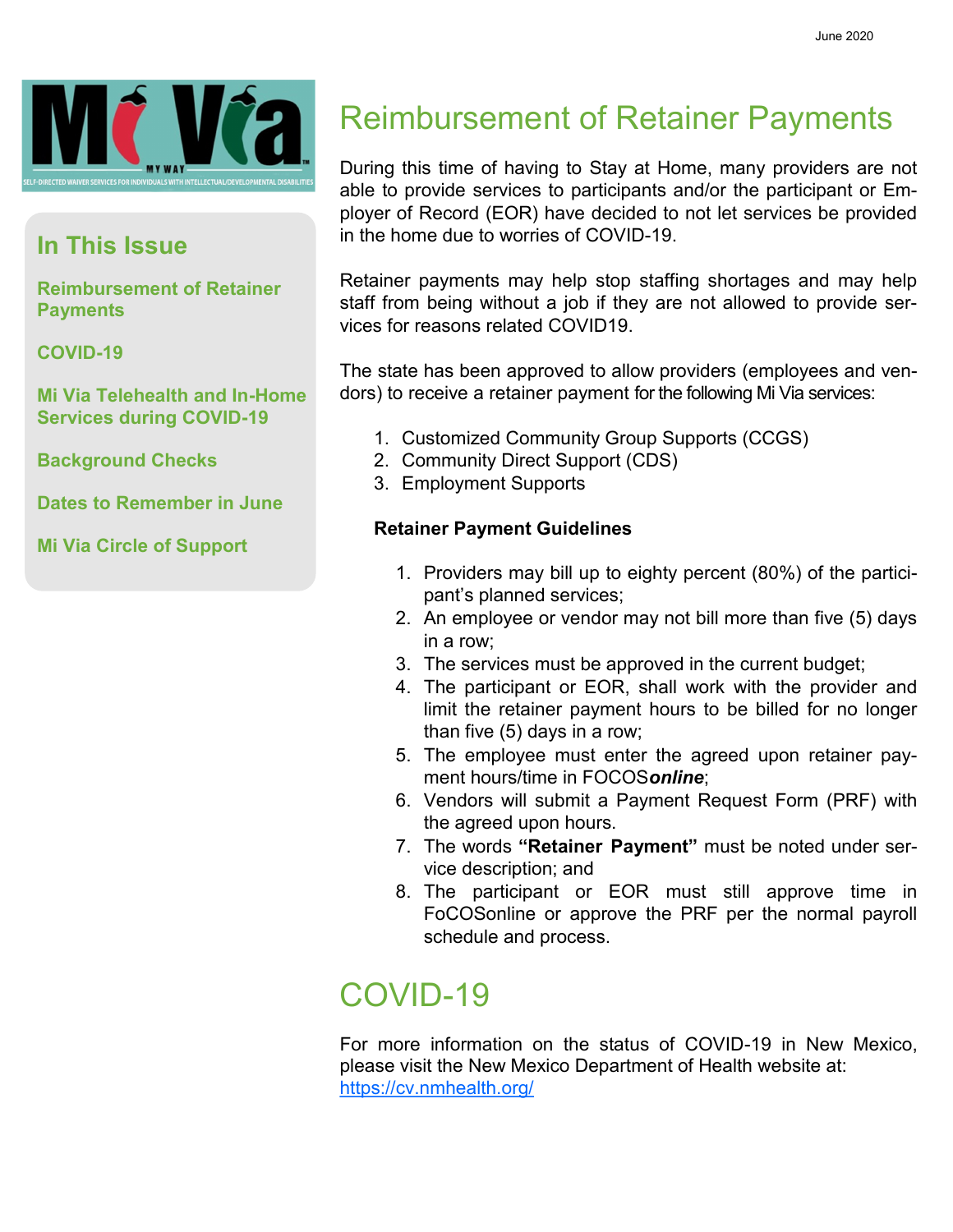FMA-Conduent Contact Information:

**Phone:** 1-866-916-0310 8:00 am to 5:00 pm Monday, Tuesday, Thursday, and Friday 8:00 am to 4:00 pm Wednesday

**Toll-free Fax:** 1-866-302-6787

**E-mail:** mi.via@conduent.com (Do not email forms to Conduent)

#### **Physical Address:**

1720-A Randolph Rd SE Albuquerque, NM 87106

#### **Note:**

The Mi Via Advisory Committee works with the State to share information and help with communication among all Mi Via Participants.

### Mi Via Telehealth and In-Home Services during COVID-19

To address the COVID-19 public health emergency, the State is allowing the following services, including assessments, monitoring and follow up, to be provided by a telehealth option or through a phone visit:

- Physical Therapy
- Occupational Therapy
- Speech Language Therapy
- Behavior Support Consultation

The following community services have been approved to be provided in the home:

- Customized Community Group Supports
- Community Direct Support
- Employment Supports

### Background Checks

If you are hiring a new employee, Conduent is putting on hold fingerprint checks. Once the public health order has been lifted, employees will have to get fingerprinted within ninety (90) days. If the employee does not turn in their fingerprint cards and complete the fingerprint check, they will no longer be allowed to provide services and will be terminated.

Conduent will continue to conduct the Consolidated On-line Registry (COR) Screening. The employee must pass the COR screening for them to be allowed to start working. Please do not allow the employee to start working until they have passed the COR screening. Conduent will notify the participant or EOR when the employee has passed the COR screening and can begin working. If an employee starts working BEFORE passing the COR screening, they will not be able to get paid.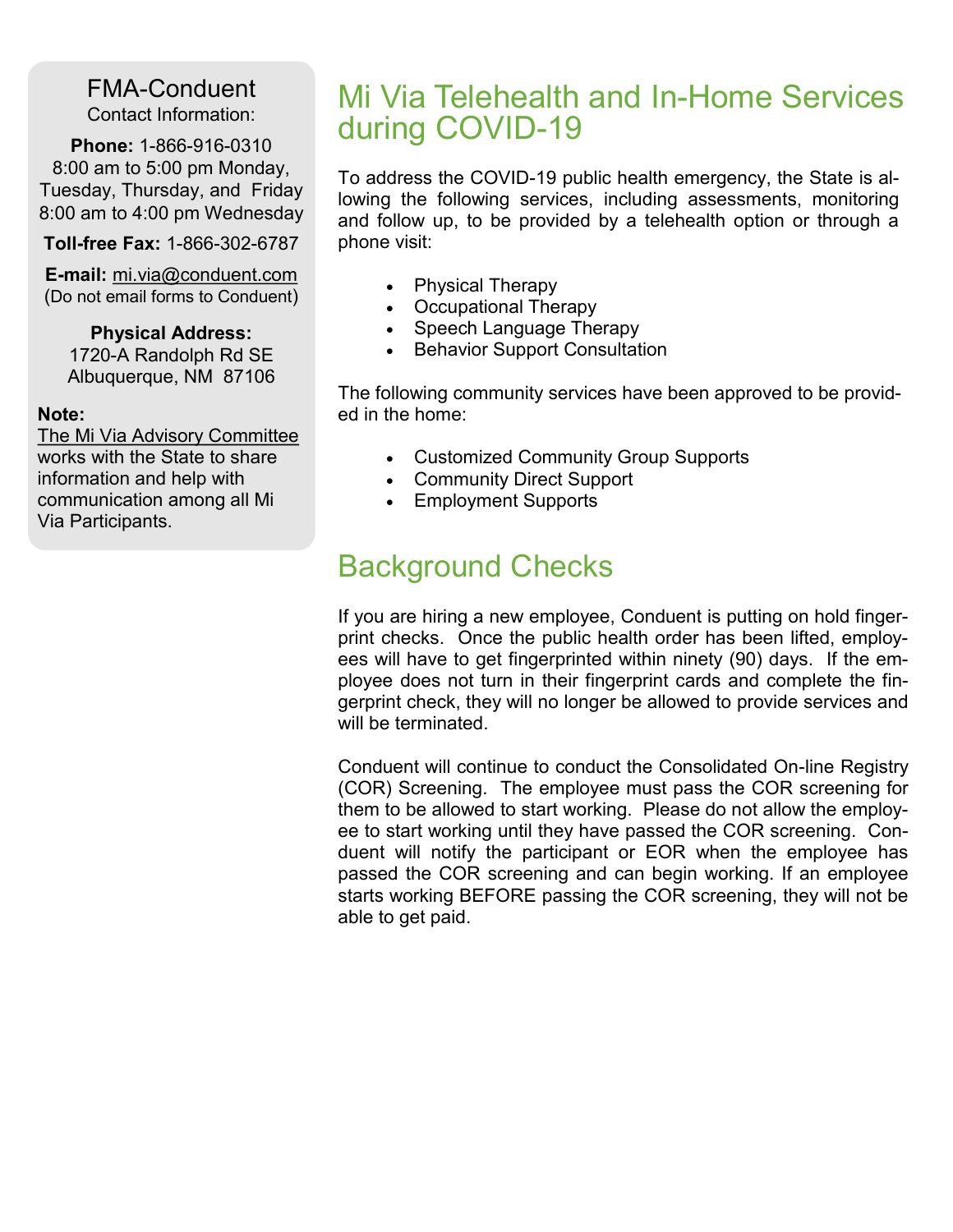## **Dates to Remember in June**

# **Service Deliveries Concerns (E.g. SSP)** June 2020

| Sun    | Mon | Tue            | Wed         | Thu            | Fri                                                                                                                                                                   | Sat                                                                                                                           |
|--------|-----|----------------|-------------|----------------|-----------------------------------------------------------------------------------------------------------------------------------------------------------------------|-------------------------------------------------------------------------------------------------------------------------------|
| May 31 | 1   | $\overline{2}$ | $\mathsf 3$ | $\overline{4}$ | $5\phantom{.0}$<br>Paychecks and<br><b>Vendor Checks</b><br><b>Received or</b><br>Deposited; end of<br>the pay period                                                 | $\,6\,$<br>Deadline to<br>submit faxed<br>timesheets,<br>Mileage & PRFs<br>for 6/19/20 pay-<br>ment; new pay<br>period begins |
| 7      | 8   | 9              | 10          | 11             | 12<br><b>Vendor Checks</b><br><b>Received or</b><br><b>Deposited</b>                                                                                                  | 13<br>Deadline to<br>submit PRFs for<br>$6/26/20$ payment                                                                     |
| 14     | 15  | 16             | 17          | 18             | 19<br>Paychecks and<br><b>Vendor Checks</b><br><b>Received or</b><br>Deposited; end of<br>the pay period<br><b>May Spending</b><br>Reports Available<br>to EORs       | 20<br>Deadline to<br>submit faxed<br>timesheets,<br>Mileage & PRFs<br>for 7/3/20 pay-<br>ment; new pay<br>period begins       |
| 21     | 22  | 23             | 24          | 25             | 26<br><b>Vendor Checks</b><br><b>Received or</b><br><b>Deposited</b>                                                                                                  | 27<br>Deadline to<br>submit PRFs for<br>7/10/20 payment                                                                       |
| 28     | 29  | 30             | July 1      | July 2         | July 3<br>Paychecks and<br><b>Vendor Checks</b><br><b>Received or</b><br>Deposited; end of<br>the pay period<br><b>Conduent and</b><br><b>State Offices</b><br>Closed | July 4<br>Deadline to<br>submit faxed<br>timesheets,<br>Mileage & PRFs<br>for 7/17/20 pay-<br>ment; new pay<br>period begins  |